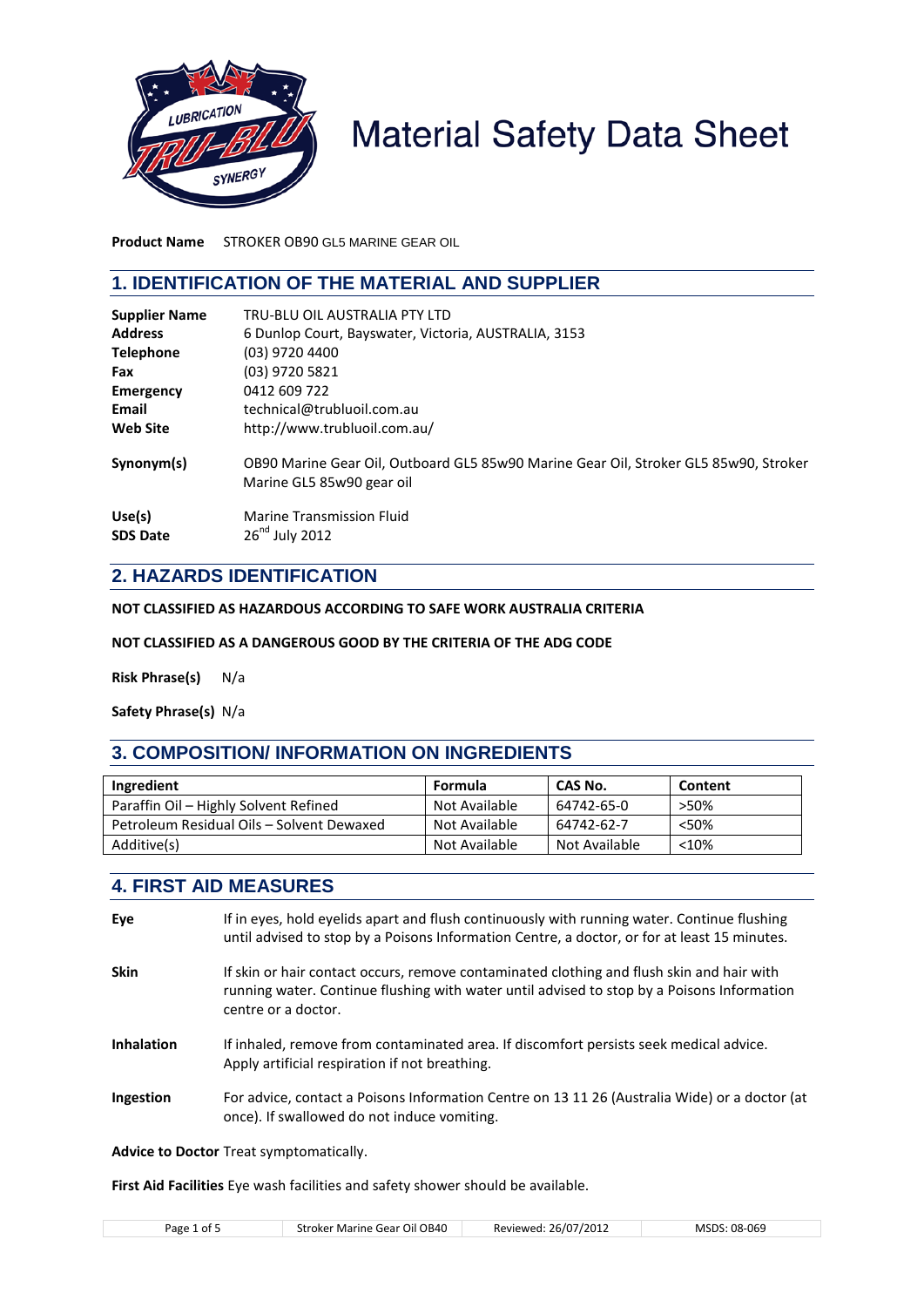## **5. FIRE FIGHTING MEASURES**

- **Flammability** Combustible. May evolve toxic gases (carbon oxides, hydrocarbons) when heated to decomposition.
- Fire and **Evacuate area and contact emergency services**. Toxic gases may be evolved in a fire situation. **Explosion** Remain upwind and notify those downwind of hazard. Wear full protective equipment including Self Contained Breathing Apparatus (SCBA) when combating fire. Use waterfog to cool intact containers and nearby storage areas.
- **Extinguishing** Dry agent, carbon dioxide or foam. Prevent contamination of drains or waterways.

**Hazchem Code** None Allocated

## **6. ACCIDENTAL RELEASE MEASURES**

**Spillage** Use personal protective equipment. Clear area of all unprotected personnel. Ventilate area where possible. Contain spillage, then cover / absorb spill with non-combustible absorbant material (vermiculite, sand, or similar), collect and place in suitable containers for disposal.

#### **7. STORAGE AND HANDLING**

- **Storage** Store in a cool, dry, well ventilated area, removed from oxidising agents, acids, alkalis, heat or ignition sources and foodstuffs. Ensure containers are adequately labelled, protected from physical damage and sealed when not in use. Check regularly for leaks and spills. Large storage areas should have appropriate fire protection systems. Store as a class C@ combustible liquid (AS1940)
- **Handling** Before use carefully read the product label. Use of safe work practices are recommended to avoid eye or skin contact and inhalation. Observe good personal hygiene, included washing hands before eating. Prohibit eating, drinking and smoking in contaminated areas.

#### **8. EXPOSURE CONTROLS/ PERSONAL PROTECTION**

#### **Exposure Standards**

| Ingredient       | Reference | TWA   |            | <b>STEL</b> |       |
|------------------|-----------|-------|------------|-------------|-------|
| Mineral Oil Mist | SWA (AUS) | $- -$ | 5 mg/m $3$ | $- -$       | $- -$ |

| <b>Biological Limits</b>    | No biological limit allocated.                                                                                                                                                                                                                                                                      |
|-----------------------------|-----------------------------------------------------------------------------------------------------------------------------------------------------------------------------------------------------------------------------------------------------------------------------------------------------|
| <b>Engineering Controls</b> | Avoid inhalation. Use in well ventilated areas. Where an inhalation risk exists,<br>mechanical extraction ventilation is recommended. Maintain vapour levels below<br>the recommended exposure standard.                                                                                            |
| <b>PPE</b>                  | Wear splash-proof goggles and rubber or PVC gloves. When using large quantities or<br>where heavy contamination is likely, wear: coveralls. Where an inhalation risk exists,<br>wear: a Type A (Organic vapour) respirator. With prolonged use, wear: Viton (R) or<br>nitrile gloves and coveralls. |
|                             |                                                                                                                                                                                                                                                                                                     |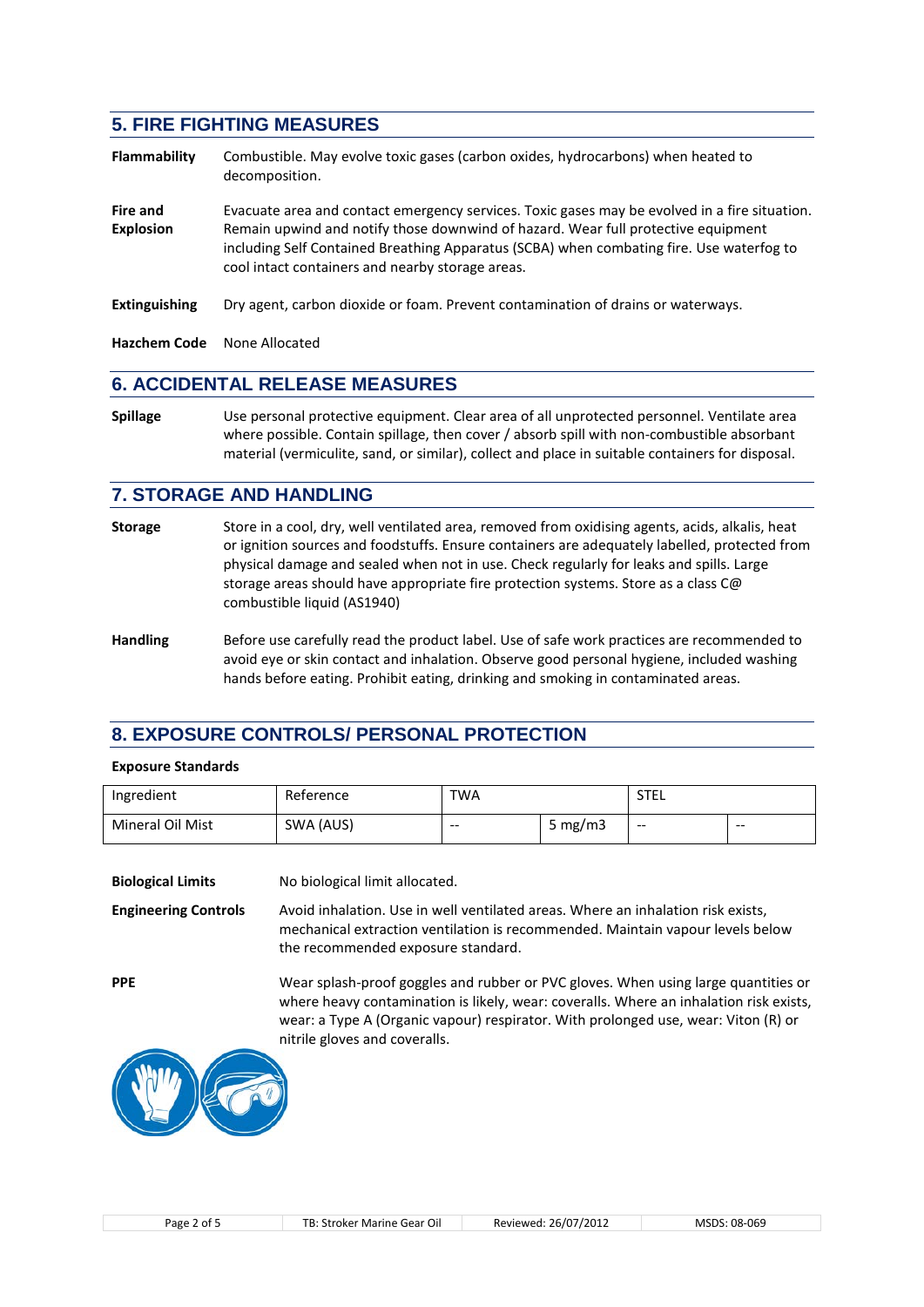## **9. PHYSICAL AND CHEMICAL PROPERTIES**

| Appearance<br>Odour<br>рH<br>Vapour Pressure<br>Vapour Density<br><b>Boiling Point</b> | Dark Amber Coloured Liquid<br>Strong Characteristic Odour<br><b>NOT RELEVENT</b><br><b>NOT AVAILABLE</b><br><b>NOT AVAILABLE</b><br><b>NOT AVAILABLE</b> | <b>Specific Gravity</b><br>% Volatiles<br>Flammability<br>Flash Point<br><b>Upper Explosion Limit</b> | $0.888$ (water=1)<br><b>NOT AVAILABLE</b><br>Class C2 Combustible<br>$>210^{\circ}$ C<br>Not Available |
|----------------------------------------------------------------------------------------|----------------------------------------------------------------------------------------------------------------------------------------------------------|-------------------------------------------------------------------------------------------------------|--------------------------------------------------------------------------------------------------------|
| <b>Melting Point</b>                                                                   | <b>NOT AVAILABLE</b>                                                                                                                                     | Lower Explosion Limit                                                                                 | Not Available                                                                                          |
| Viscosity                                                                              | 16.0 cSt @100°C                                                                                                                                          | Solubility (Water)                                                                                    | Insoluble                                                                                              |

## **10. STABILITY AND REACTIVITY**

| <b>Chemical Stability</b>                                   | Stable under recommended conditions of storage.                                                                                            |
|-------------------------------------------------------------|--------------------------------------------------------------------------------------------------------------------------------------------|
|                                                             | Conditions to Avoid Avoid heat, sparks, open flames and other ignition sources.                                                            |
| <b>Materials to avoid</b>                                   | Incompatible with oxidising agents (e.g. hypochlorites), acids (e.g. nitric acid), alkilis (e.g.<br>hydroxides) heat and ignition sources. |
| <b>Hazardous</b><br><b>Decomposition</b><br><b>Products</b> | May evolve toxic gases (carbon oxides, hydrocarbons) when heated to decomposition                                                          |

**Hazardous Reactions** Polymerization is not expected to occur

## **11. TOXICOLOGICAL INFORMATION**

**Health Hazard** Low toxicity. Use safe work practices to avoid eye or skin contact and inhalation. The mineral oil contained within this product is highly refined and therefore is not classifiable as to its carcinogenicity in humans (IARC Group 3).

- **Eye** Low to moderate irritant. Contact may result in irritation, lacrimation, pain and redness.
- **Inhalation** Low irritant. Over exposure may result in irritation of the nose and throat, with coughing
- **Skin** Low irritant. Prolonged or repeated contact may result in mild irritation, rash or dermatitis.
- **Ingestion** Low toxicity. Ingestion of large quantities may result in nausea, vomiting, abdominal pain, diarrhoea, and drowsiness. Aspiration may result in chemical pneumonitis and pulmonary oedema
- **Toxicity Data** No LD50 data available for this product

## **12. ECOLOGICAL INFORMATION**

| <b>Health Hazard</b>          | Mineral oils biodegrade slowly and should not be released to waterways or soil. They can<br>float on water, restricting oxygen exchange with possible asphyxiation of aquatic life. |
|-------------------------------|-------------------------------------------------------------------------------------------------------------------------------------------------------------------------------------|
| <b>Ecotoxicity</b>            | Not classified as dangerous to the aquatic environment                                                                                                                              |
| Persistence/<br>Degradability | Expected to be inherently biodegradable                                                                                                                                             |
| <b>Mobility</b>               | Low solubility and is expected to migrate from water to the land. Expected to partition to                                                                                          |

#### **13. DISPOSAL CONSIDERATIONS**

**Waste Disposal** Reuse where possible or return to the manufacturer. May be recycled. Do not release to drains or waterways. Contact the manufacturer for additional information

|--|--|--|

sediment and wastewater solids.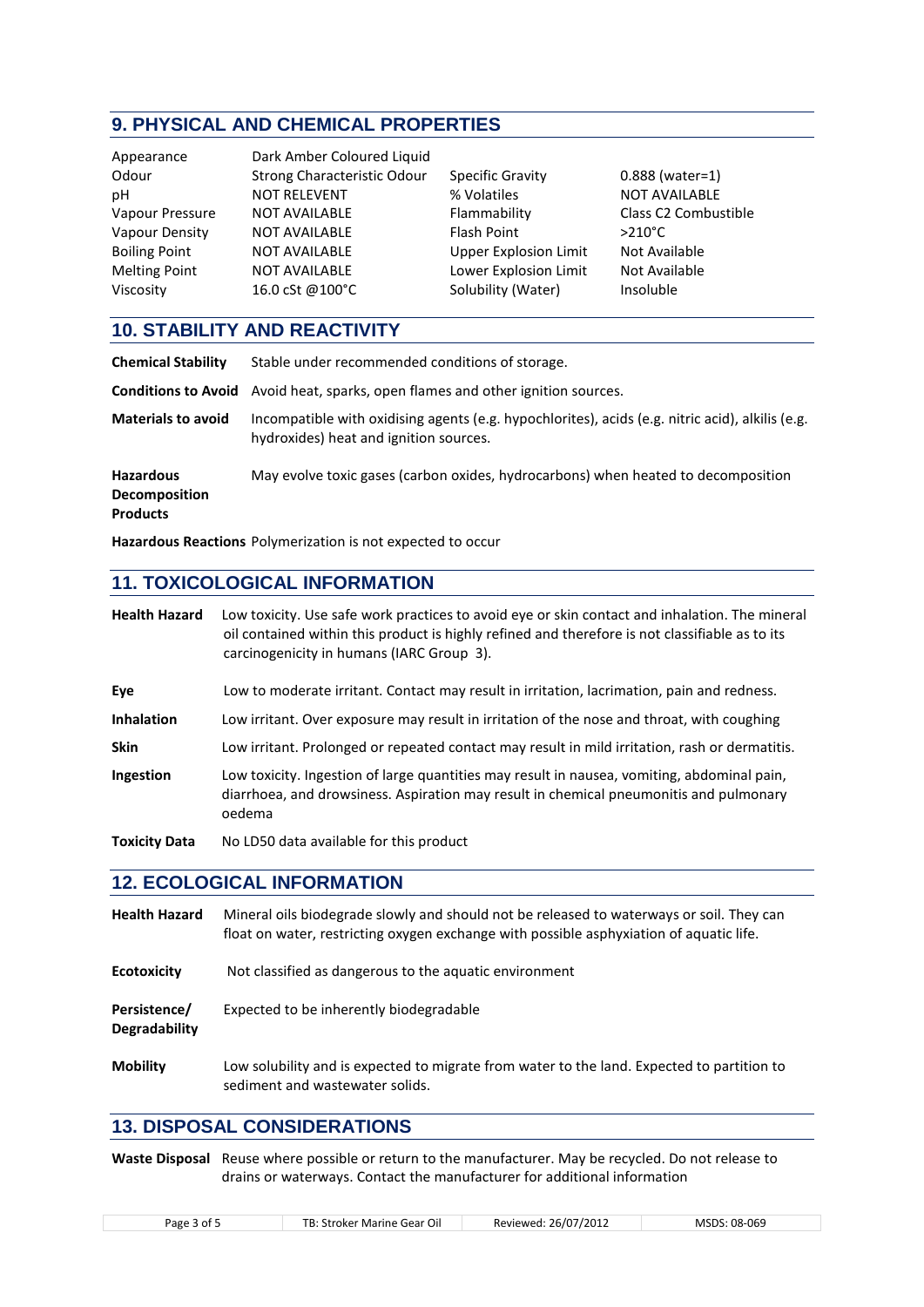**Legislation** Dispose of in accordance with relevant local legislation.

#### **14. TRANSPORT INFORMATION**

**NOT CLASSIFIED AS A DANGEROUS GOOD BY THE CRITERIA OF THE ADG CODE**

| <b>Shipping</b><br><b>Name</b> | None Allocated | Packing Group   | None Allocated | <b>Hazchem Code</b>    | None Allocated |
|--------------------------------|----------------|-----------------|----------------|------------------------|----------------|
| UN No.                         | None Allocated | <b>DG Class</b> | None Allocated | Subsidiary<br>Risks(s) | None Allocated |

## **15. REGULATORY INFORMATION**

**Poison Schedule** A poison schedule number has not been allocated to this product using the criteria in the Standard for the Uniform Scheduling of Drugs and Poisons (SUSDP).

**AICS** All chemicals listed on the Australian Inventory of Chemical Substances (AICS).

#### **16. OTHER INFORMATION**

#### **Additional Information**

The additives in this product include butene, homopolymer (products derived from either/or but-1-ene/but-2-ene) (C4-H8)x (9003-29-6).

MINERAL OILS - SOLVENT REFINED; Animal experiments and human experience have not shown cancer risks when handling solvent refined mineral oils, unlike non refined mineral oils. CLEANING MINERAL OIL CONTAMINATED CLOTHING; Cleaners are advised that when cleaning oil contaminated clothing it is essential that freshly distilled solvent is used for each batch, including final rinse, as even filtered solvent will leave oil residues.

MINERAL OILS - USED; Used mineral oils in engine crankcases and other high temperature/high stress environments may contain potentially harmful residues, some of which have been shown to cause irreversible skin effects, including cancer. Prolonged and repeated inhalation of mists associated with used mineral oils may result in pulmonary fibrosis.

MINERAL OILS - INJECTION; Where high pressure applications are used the risk of accidental injection under the skin exists and may result in an extremely painful and serious injury requiring immediate medical attention. Depending on the pressure used, mineral oils may be injected a considerable distance below the skin and may cause permanent tissue damage. SEEK IMMEDIATE MEDICAL ATTENTION. EXERCISE EXTREME CARE WHEN USING HIGH PRESSURE EQUIPMENT.

ABBREVIATIONS: ADB - Air-Dry Basis. BEI - Biological Exposure Indice(s) CAS# - Chemical Abstract Service number - used to uniquely identify chemical compounds. CNS - Central Nervous System. EC No - European Community Number. IARC - International Agency for Research on Cancer. M - moles per litre, a unit of concentration. mg/m3 - Milligrams per cubic metre. NOS - Not Otherwise Specified. NTP - National Toxicology Program. OSHA - Occupational Safety and Health Administration. pH - relates to hydrogen ion concentration using a scale of 0 (high acidic) to 14 (highly alkaline). ppm - Parts Per Million. RTECS - Registry of Toxic Effects of Chemical Substances. TWA/ES - Time Weighted Average or Exposure Standard.

#### HEALTH EFFECTS FROM EXPOSURE:

It should be noted that the effects from exposure to this product will depend on several factors including: frequency and duration of use; quantity used; effectiveness of control measures; protective equipment used and method of application. Given that it is impractical to prepare a MSDS which would encompass all possible scenarios, it is anticipated that the end user will assess the risks and apply control methods where appropriate.

| Page 4 of 5 |  |  |  |
|-------------|--|--|--|
|-------------|--|--|--|